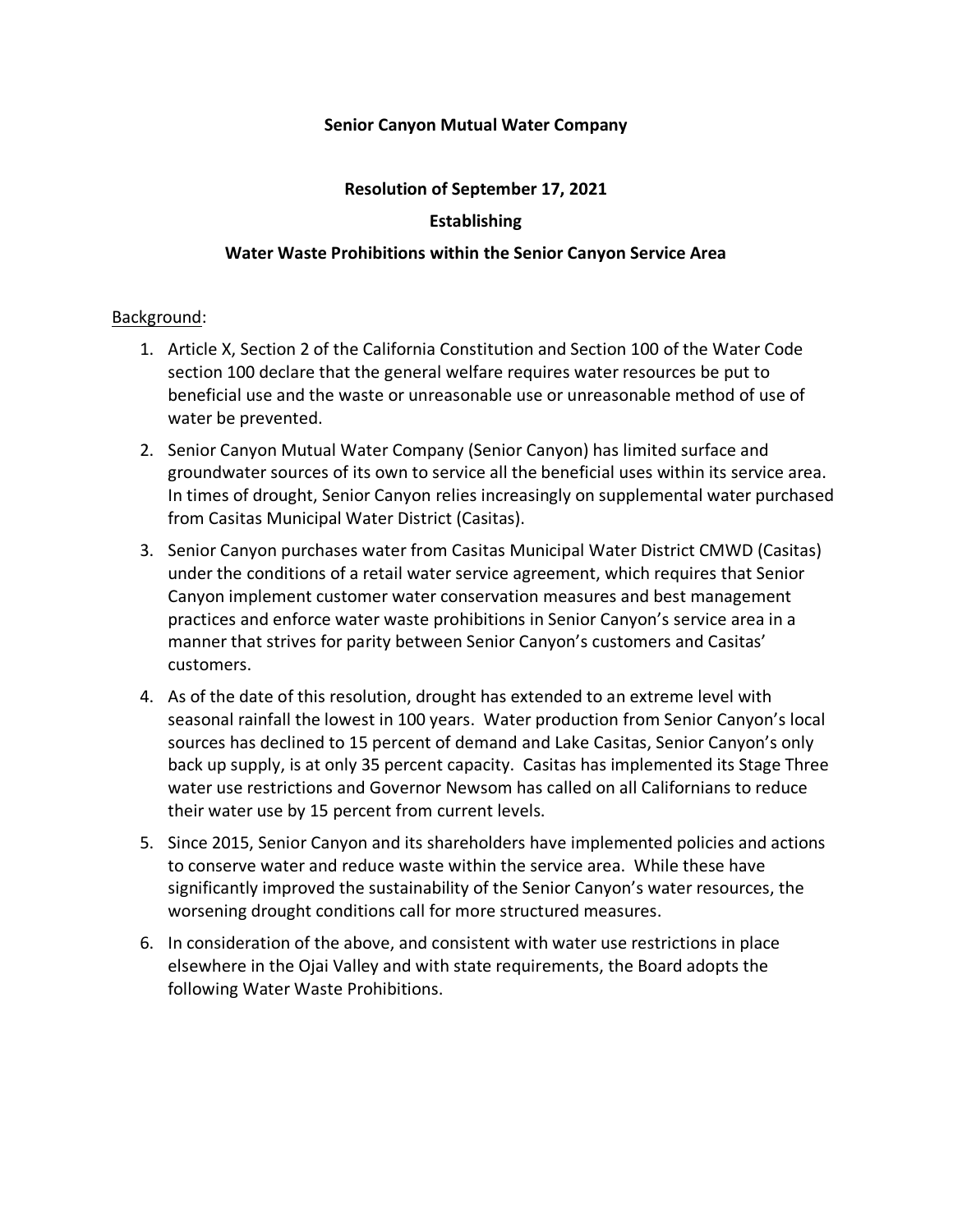Resolution Establishing Water Waste Prohibitions within the Senior Canyon Service Area

# Resolution:

- 1. Effective as of this date, the following water use prohibitions are established within the Senior Canyon Service Area
	- a. No hosing off of sidewalks, driveways, and other non-porous hardscapes.
	- b. No washing automobiles with hoses not equipped with a shut-off nozzle.
	- c. No fountains or other water features that are not recirculating.
	- d. No watering lawns in a manner that causes runoff, or within 48 hours after measurable precipitation.
	- e. No automated outdoor watering between the hours of 9:00 a.m. to 6:00 p.m.
	- f. No irrigation of the same zone more than 3 times per week.
	- g. No new landscaping unless xeriscape landscaping (drought resistant planting).
- 2. The following actions and irrigation practices are encouraged:
	- a. Cover pools to reduce evaporation losses.
	- b. Stop irrigating non-profitable or marginal orchards.
	- c. Install low-flow showerheads and low water use toilets and replace clothes washers with high efficiency units if you haven't already done so.
	- d. Remove or stop watering irrigated turf.
	- e. Improve irrigation systems with low-flow and drip emitters and smart controllers.
	- f. Deep soaking of plants should be done with a hose shut-off timer.
	- g. Trees and large shrubs should be deeply irrigated no more than once or twice a month.
	- h. Place mulch under trees and shrubs to reduce irrigation water needs.
	- i. Prune/trim trees and shrubs, to reduce their water needs.
- 3. Enforcement:
	- a. Senior Canyon shareholders and other end-users are expected to fully comply with the water use prohibitions of this resolution.
	- b. Senior Canyon may issue written notices to violators. At this time, fines for violations are not being imposed but may be imposed by subsequent board action.